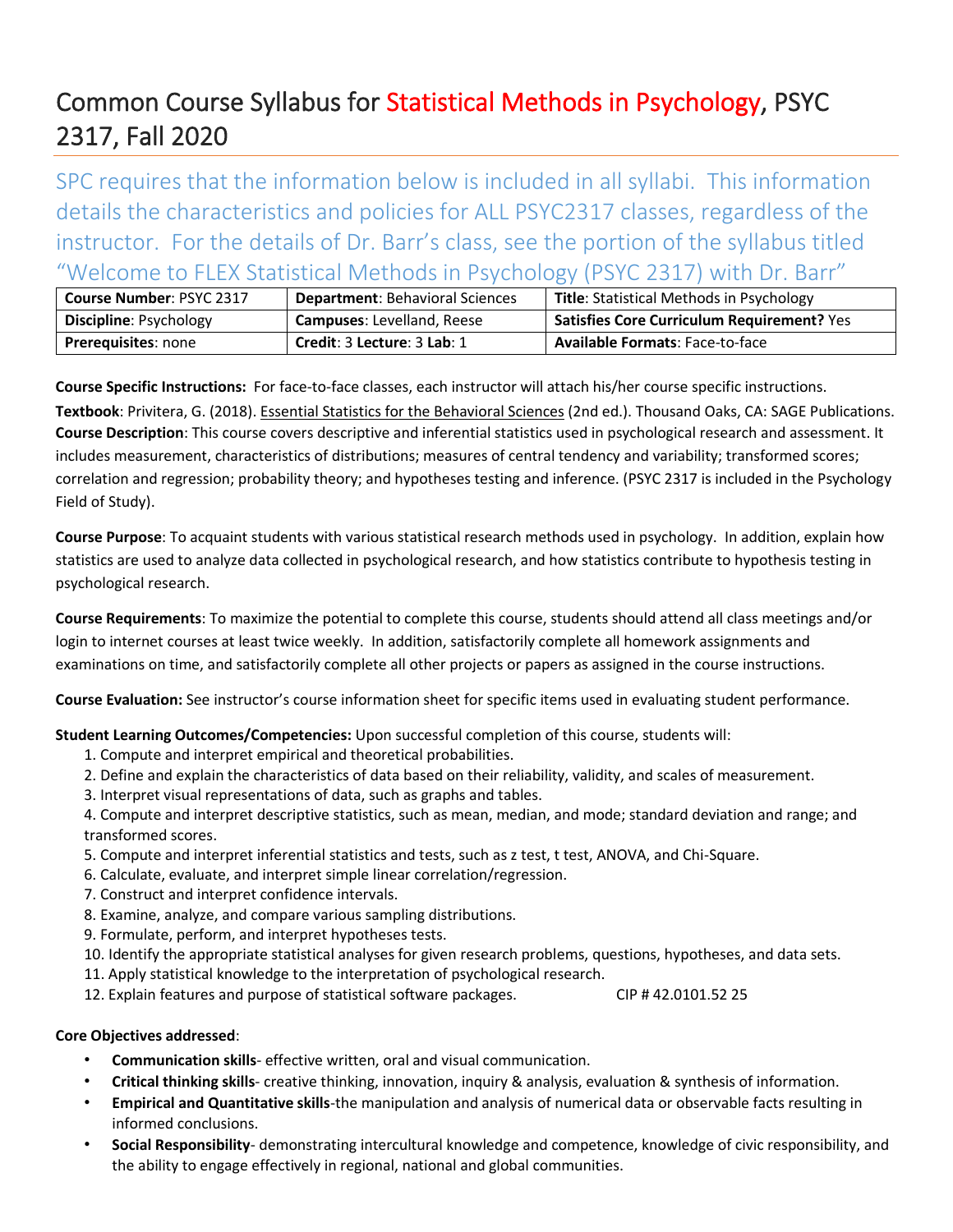**Attendance Policy:** Students are expected to attend all classes in order to be successful in a course. The student may be administratively withdrawn from the course when absences become excessive as defined in the course syllabus. When an unavoidable reason for class absence arises, such as illness, an official trip authorized by the college or an official activity, the instructor may permit the student to make up work missed. It is the student's responsibility to complete work missed within a reasonable period of time as determined by the instructor. Students are officially enrolled in all courses for which they pay tuition and fees at the time of registration. Should a student, for any reason, delay in reporting to a class after official enrollment, absences will be attributed to the student from the first class meeting. Students who enroll in a course but have "Never Attended" by the official census date, as reported by the faculty member, will be administratively dropped by the Office of Admissions and Records. A student who does not meet the attendance requirements of a class as stated in the course syllabus and does not officially withdraw from that course by the official census date of the semester, may be administratively withdrawn from that course and receive a grade of "X" or "F" as determined by the instructor. Instructors are responsible for clearly stating their administrative drop policy in the course syllabus, and it is the student's responsibility to be aware of that policy.

It is the student's responsibility to verify administrative drops for excessive absences through MySPC using his or her student online account. If it is determined that a student is awarded financial aid for a class or classes in which the student never attended or participated, the financial aid award will be adjusted in accordance with the classes in which the student did attend/participate and the student will owe any balance resulting from the adjustment.

**Student Conduct**: A high standard of conduct is expected of all students. Students are subject to federal, state and local laws, as well as South Plains College rules and regulations. Any student who fails to perform according to expected standards may be asked to withdraw. Failure to comply with lawful direction of a classroom teacher relative to maintaining good order is considered misconduct on the part of the student. Repeated violations of disrupting a class may result in the student being dropped from that course (See Catalog/Student Guide for full policy).

**Diversity & Equal Rights:** South Plains College does not discriminate on the basis of race, color, national origin, sex, disability or age in its programs and activities. All students are entitled to equal rights under the affirmative action and equal opportunity laws. Students are also protected against unjust or biased academic evaluation, but at the same time, they are responsible for maintaining standards of academic performance established for each course in which they are enrolled (See Catalog/Student Guide for full definitions and policies). The following person has been designated to handle inquiries regarding the non-discrimination policies: Vice President of Student Affairs.

**ADA Statement:** Students with disabilities, including but not limited to physical, psychiatric, or learning disabilities, who wish to request accommodations in this class should notify the Disability Services Office early in the semester so that the appropriate arrangements may be made. In accordance with federal law, a student requesting accommodations must provide acceptable documentation of his/her disability to the Disability Services Office. For more information, call or visit the Disability Services Office at Levelland Student Health & Wellness Center 806-716-2529; Reese Center (Building 8) and Lubbock Center, 806-716-4675; or Plainview Center Main Office, 806-716-4302 or 806-296-9611.

**Title IX Pregnancy Accommodations Statement:** If you are pregnant, or have given birth within six months, Under Title IX you have a right to reasonable accommodations to help continue your education. To activate accommodations you must submit a Title IX pregnancy accommodations request, along with specific medical documentation, to the Director of Health and Wellness. Once approved, notification will be sent to the student and instructors. It is the student's responsibility to work with the instructor to arrange accommodations. Contact Chris Straface, Director of Health and Wellness at 806-716-2362 or email [cstraface@southplainscollege.edu](mailto:cstraface@southplainscollege.edu) for assistance.

**Academic Integrity:** The attempt of any student to present as his or her own any work which he or she has not honestly performed is regarded by the faculty and administration as a most serious offense and renders that offender liable to serious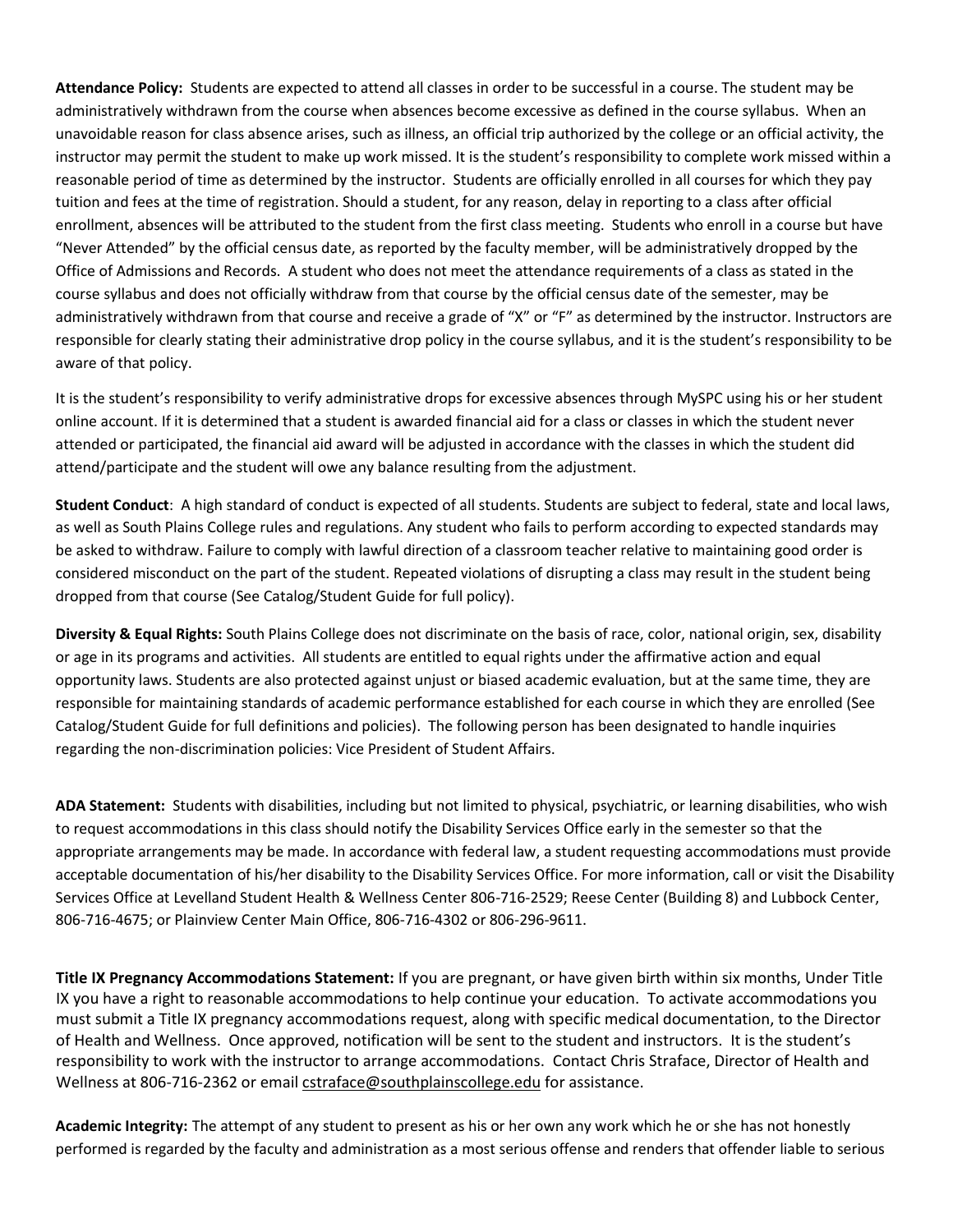consequences, possibly suspension. This policy applies to all forms of cheating and plagiarism. See Instructor's Course Information for additions to the academic integrity policy.

**Campus Carry Policy:** The 84th Texas legislature passed Senate Bill 11, commonly known as the "campus carry" bill went into effect on August 1, 2017. Individuals holding a licensed to carry (LTC) or concealed handgun license (CHL) holders will have the legal right to carry a concealed handgun onto community college campuses; however, they **cannot** openly carry the handgun. South Plains College's detailed policy required by Senate Bill 11 can be found at this link: [Policy HHC -](http://www.southplainscollege.edu/human_resources/policy_procedure/hhc.php) [Concealed Carry of Handgun \(Campus Carry\).](http://www.southplainscollege.edu/human_resources/policy_procedure/hhc.php) **What Concealed Carry Allows**: (1) The law permits only licensed to carry (LTC) holders or concealed handgun license (CHL) holders to carry concealed handguns on campuses. (2) Allows an institution to adopt rules or regulations that prohibit license holders from carrying concealed handguns on certain areas of campus, in a building or portion of a building as long as the rules and regulations do not have the effect of generally prohibiting a license holder from carrying a concealed handgun on campus. Effective notice must be provided with respect to any place where handguns may not be carried. **What Concealed Carry Does Not Allow**: (1) The law does *not* allow "open carry" on college campuses. Open carry means the intentional display of a handgun, including the carry of a partially or wholly visible handgun stored in a shoulder or belt holster. (2) The law does *not* allow the carry of rifles or shotguns on college campuses.

# Welcome to FLEX Statistical Methods in Psychology (PSYC 2317) with Dr. Barr

**Fall 2020, section 271 (Monday/Wednesday 4:00 -5:45, Lubbock Center, room 115)**

## CONTACT INFORMATION

Name**:** Dr. Alicia Barr

Email: [abarr@southplainscollege.edu](mailto:abarr@southplainscollege.edu)

Phone: (806)716-4641

Office: Reese campus, Building 4, room 405H

| <b>Monday Office Hours</b>                       | <b>Tuesday Office Hours</b>                      | <b>Wednesday Office</b><br><b>Hours</b>      | <b>Thursday Office Hours</b>           | <b>Friday Office</b><br><b>Hours</b> |
|--------------------------------------------------|--------------------------------------------------|----------------------------------------------|----------------------------------------|--------------------------------------|
| 1:30-3:30 Virtual Office<br>Hours via Blackboard | 1:00-3:00 Virtual Office<br>Hours via Blackboard | $1:30-3:30$ Lubbock<br>Center (room location | 1:00-3:00 Reese<br>Campus, Building 4, | By appointment<br>only               |
| Collaborate                                      | Collaborate                                      | TBD <sup>*</sup> )                           | room 405H                              |                                      |

*\*The location of my Wed office hours at the Lubbock Center is "to be determined." After the beginning of the semester please check Blackboard or email me for an update on the location.* 

## INSTRUCTOR AVAILABILITY—I'm here to help!

I am available to meet with you in person, along with a variety of other ways. Please see below for important details.

#### Face-to-Face (or mask-to-mask) Office Hours

In the table above, you will find my regular office hours. You are welcome to drop in at any of the times listed, however I will prioritize appointments over "drop-ins". Thus, it would be wise for you to make an appointment at least one day in advance. That said, please drop-in if an issue suddenly arises and you don't have time to make an appointment. I will do my best to fit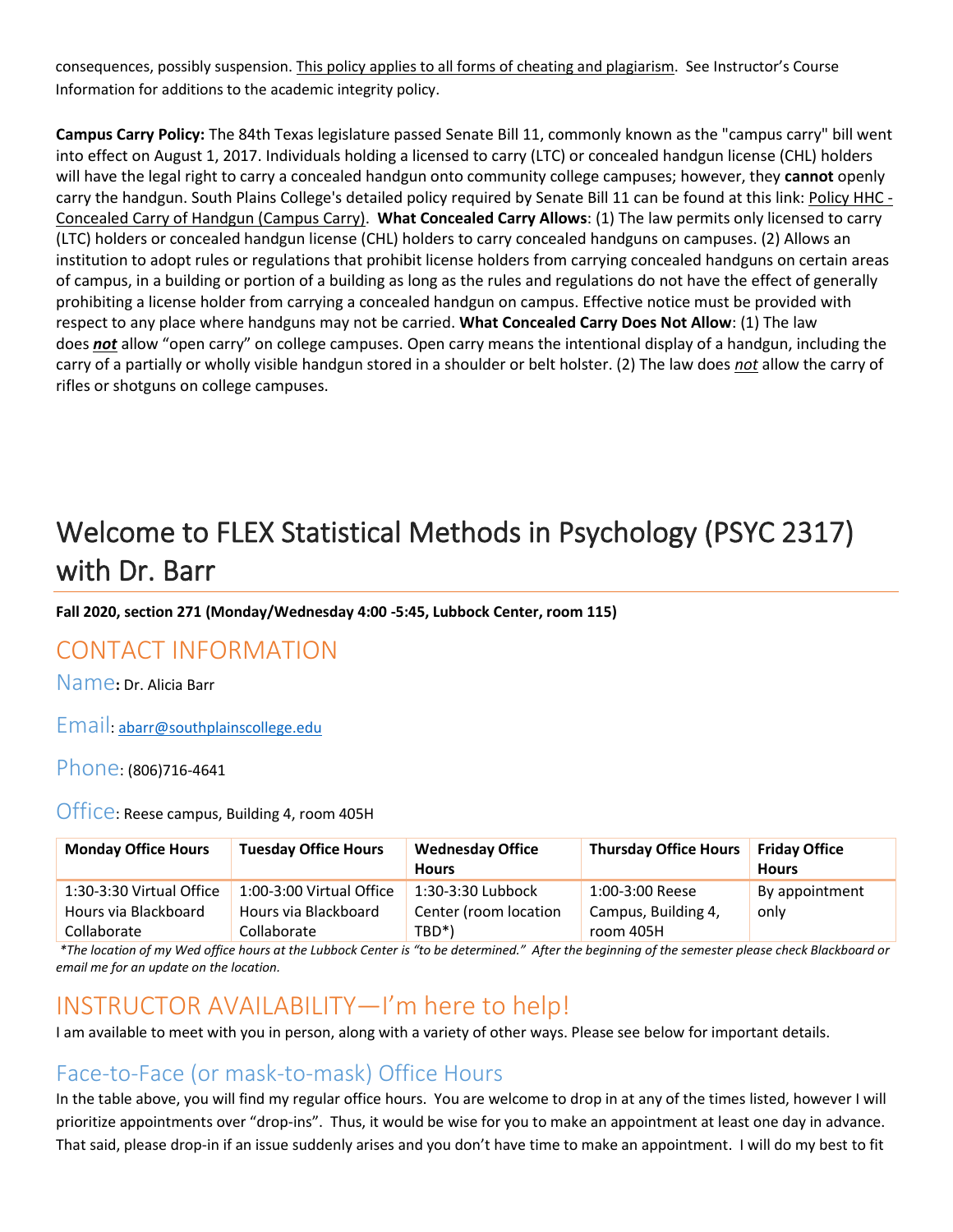you in. If we have arranged an appointment and I have to cancel, I will do everything I can to notify you in advance and reschedule. Likewise, I expect you to do your best to notify me if you need to cancel an appointment.

#### Virtual Office Hours

I am in the process of setting up virtual office hours using Blackboard Collaborate. Once this is completed, students will be able to meet with me online. I will update my syllabus and Blackboard page with the necessary information by the end of our first week back (by Friday August 28th) for those of you who are interested in attending virtual office hours.

#### Phone

You may reach me during my Reese Campus office hours at (806)716-4641. If you call outside of my Reese Campus office hours, or if you call and I am meeting with another student, then you will reach my voicemail. Please leave a message that includes your full name, your phone number, and a brief reason for your call. I will do my best to return your call in a timely manner.

#### Email

You may send me an email message at [abarr@southplainscollege.edu](mailto:abarr@southplainscollege.edu). Please be aware of the "turn around" time for emails: If you send me an email between Monday morning and noon on Friday, I will reply within 24 hours. However, if you send an email during the weekend, the soonest I will be able to reply is the following Monday. *IMPORTANT*: As a college student who is working toward a profession/career, it is imperative (for your success) that you learn to send professional emails. Please follow the "Email Etiquette" guidelines in the next section titled "Tips for Using SPC Student Email."

## TIPS FOR USING SPC STUDENT EMAIL

South Plains College provides all students with a free SPC Google email account. Because email is one of the main forms of communication in academia, you should check your SPC email regularly. Our email communication may touch on confidential academic matters, like your performance on a quiz or your overall grade, therefore you **must** email me using your official SPC Student email account (NOT your personal email account, e.g., yahoo or gmail).

#### How to Access SPC Email

You can access your SPC email (as well as Microsoft Word, Excel, PowerPoint and One Drive) by going t[o https://office.com](https://office.com/) and using the username and password provided in your acceptance letter to sign in. You may also access your email by logging in to MySPC and finding the email link in the lower right-hand corner. If you encounter any problems, contact the **help desk** immediately at (806)716-2600 or at [helpdesk@southplainscollege.edu.](mailto:helpdesk@southplainscollege.edu)

## Email Etiquette

For your success as a student, and your success as a professional, you need to learn email etiquette. All emails should include:

- A brief subject line that explains your reason for emailing (e.g., "Subject: Question about the syllabus"),
- Your full name,
- Your class and section (e.g., PSYC2317, sec.271), and
- The use of standard English skills (e.g., correct spelling, punctuation and grammar).

Here is a link to a useful guide about emailing your professors: [https://www.insidehighered.com/views/2015/04/16/advice](https://www.insidehighered.com/views/2015/04/16/advice-students-so-they-dont-sound-silly-emails-essay)[students-so-they-dont-sound-silly-emails-essay](https://www.insidehighered.com/views/2015/04/16/advice-students-so-they-dont-sound-silly-emails-essay)

# TECHNOLOGY REQUIREMENTS FOR SUCCESS IN THIS FLEX CLASS

#### Blackboard

Most course content will be found on Blackboard, and most coursework will be completed on Blackboard. Therefore, you need a computer with internet access in order to log onto Blackboard (see section below titled "Access to working computer with a reliable internet connection"). You can access Blackboard at [https://southplainscollege.blackboard.com.](https://southplainscollege.blackboard.com/) This address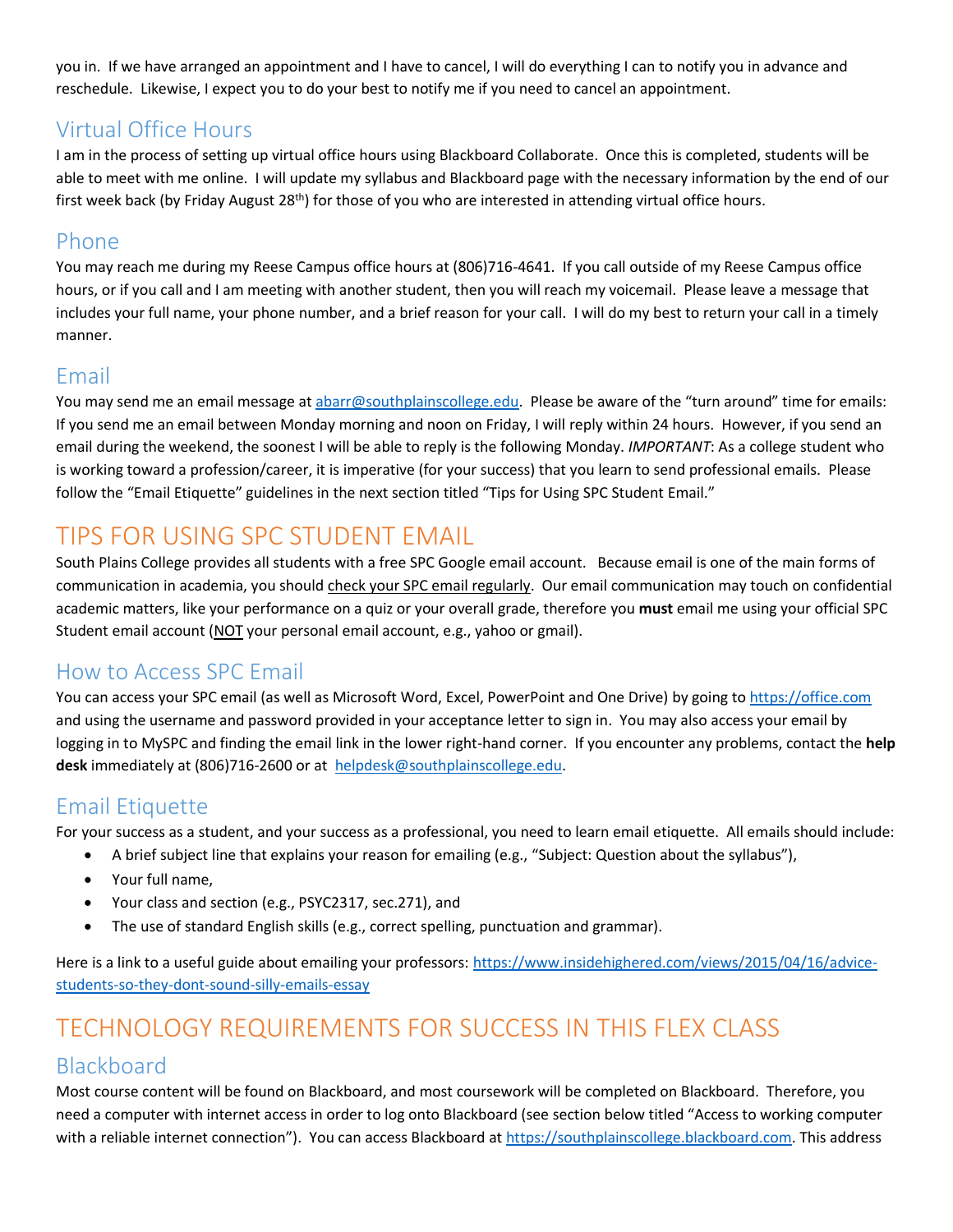will take you to the login page, where you type in your username and password. Once logged in, you will see a list of classes in which you are enrolled (including PSYC2317-271). Click on the class whose Blackboard page you want to enter.

#### Access to a Working Computer with a Reliable Internet Connection

Because this is a flex class, much of your coursework will be found and completed online (in Blackboard). Thus, you must have regular access to a computer with the following characteristics:

- A modern operating system (Windows 7 or later is recommended; most class content should be compatible with Mac OS and older versions of Windows, down to XP; Linux operating system is *not* recommended)
- A modern web browser. It is recommended that students use Mozilla Firefox or Google Chrome to access Blackboard. Students have reported more problems using Internet Explorer, thus Internet Explorer is *not* recommended.
	- o You can download Mozilla Firefox [here.](https://www.mozilla.org/en-US/firefox/new/)
	- o You can download Google Chrome [here.](https://www.google.com/intl/en/chrome/browser/desktop/index.html#brand=CHMB&utm_campaign=en&utm_source=en-ha-na-us-sk&utm_medium=ha)
- A stable, reliable internet connection. High-speed internet (e.g., Cable, DSL, fiber) is the most reliable.
- It is not required, but it is recommended that you use a computer with a hardwired internet access (e.g., instead of WiFi) especially if we have to move online and you are completing an exam. When using WiFi, there is a greater risk of interrupted service than when using hardwired internet access, and when this happens, your exam might automatically submit, even if you have not answered all the questions.

*\*\*I must give credit for the above information re: computers and internet connection to my colleague, Dr. Crescioni*

## REQUIRED COURSE MATERIALS: TEXTBOOK, SPSS AND CALCULATOR

TEXTBOOK: The textbook we will use is Privitera, G. (2018), Essential Statistics for the Behavioral Sciences (2<sup>nd</sup> ed.), Thousdand Oaks, CA: SAGE Publications. You have two purchase options for the textbook: 1) You may purchase a paperback version of the textbook from the Reese campus bookstore, or 2) you may purchase an ebook by following this link to the title in VitalSource[: https://www.vitalsource.com/products/essential-statistics-for-the-behavioral-sciences-gregory-j-privitera](https://nam02.safelinks.protection.outlook.com/?url=https%3A%2F%2Fwww.vitalsource.com%2Fproducts%2Fessential-statistics-for-the-behavioral-sciences-gregory-j-privitera-v9781506386287&data=01%7C01%7Cabarr%40southplainscollege.edu%7Cc38cc43579fe44a5456e08d843c9c94f%7C6d91b166cf6a45e99e22a02625d082a9%7C0&sdata=uo4yaOWbcS19BCHL0YBLsaUDkn3%2BvJNp4Ik5HAKQE58%3D&reserved=0)[v9781506386287](https://nam02.safelinks.protection.outlook.com/?url=https%3A%2F%2Fwww.vitalsource.com%2Fproducts%2Fessential-statistics-for-the-behavioral-sciences-gregory-j-privitera-v9781506386287&data=01%7C01%7Cabarr%40southplainscollege.edu%7Cc38cc43579fe44a5456e08d843c9c94f%7C6d91b166cf6a45e99e22a02625d082a9%7C0&sdata=uo4yaOWbcS19BCHL0YBLsaUDkn3%2BvJNp4Ik5HAKQE58%3D&reserved=0)

SPSS: In addition to the textbook, everyone needs to purchase the SPSS data analysis program. SPSS stands for "Statistical Package for the Social Sciences." You will use the SPSS program to complete weekly computer assignments. For students who choose to buy the paperback textbook sold at the bookstore, it will be bundled with a USB drive containing SPSS (the USB is packaged in a folded cardboard "envelope"). For students who choose to buy the ebook, you should buy the USB containing SPSS separtately from the bookstore. Once you have the USB, please be aware that the SPSS program can be installed onto a computer **two times only**. One of the installations will be on a lab computer in our classroom, and the other installation will be on your own reliable, personal computer. CALCULATOR: You will also need to have a basic calculator, with an exponent function key and a square root key.

## HOW THIS FLEX COURSE IS STRUCTURED

This is a 14-week course, ending with final exam week during the 15<sup>th</sup> week. On the Blackboard Homepage for this class, you will find a "WEEKLY ASSIGNMENTS" folder. This folder will contain 14-subfolders, one for each week of class. Each weekly subfolder contains an assigned chapter to read, and one or more videos to watch *prior to* our in-class meetings. *Excluding the first week of classes (August 24-August 28) and weeks during which we have an exam, we will only meet once a week, on Wednesdays.* In-class meetings will involve retrieval practice, discussions, activities, Q and A regarding homework, and an SPSS computer demonstration. Weekly subfolders will also contain a homework assignment and an SPSS assignment. Additionally, students will complete an in-class exam at the conclusion of week 4 (Exam #1), at the conclusion of week 7 (Exam #2), and at the conclusion of week 10 (Exam #3). During final exam week, students will complete Exam #4 (which is not comprehensive—this will only cover the material discussed during the last few weeks of class). *If classes are moved entirely online*, any exams that have not been completed at that time will also be moved online.

## REQUIRED COURSEWORK AND GRADES

There are three different ways that your learning in this course will be assessed and graded: 1) weekly homework assignments, 2) weekly SPSS computer assignments, and 3) four exams. Each of these are detailed below.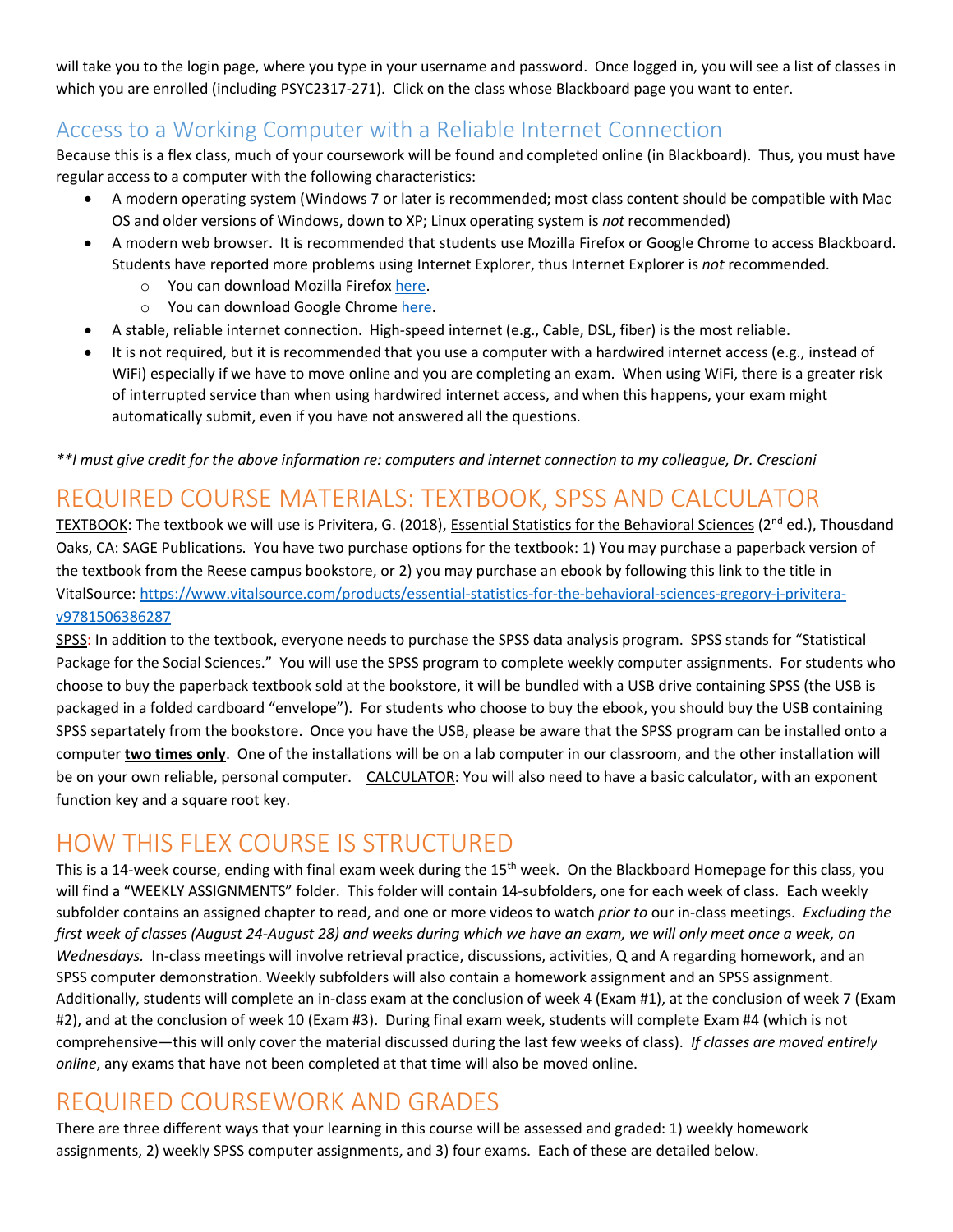#### Weekly Homework Assignments, Submitted through Blackboard

- For each chapter we cover, students will complete all of the odd numbered questions (unless otherwise noted) at the end of the chapter
- Each homework is worth 10 points. I will calculate the percentage of questions you answered correctly, and then convert that to a 10-point scale. For example, if there are 27 odd-numbered questions at the end of the chapter and a student answers 23 correct, then the percentage correct is (23/27) \* 100 = 85.19%. I would simply convert this to a 10-point scale as 8.5 points out of 10 possible points.
- Homework is due each Sunday by 11:59 pm, beginning with Homework #1 due on Sunday September 6th
- For each homework, clearly number each question, write questions in order, and neatly answer each question. For all calculations write out every step leading to your final answer (I need to know where all of your numbers came from in order to ascertain if you understand how to calculate various statistics).
- To submit your hand-written answers through Blackboard, you will be required to scan your homework pages. This can be done using an office scanner, or using a scanning app downloaded to a smart phone (e.g., Office Lens, Scannable, etc.). Once you have scanned your work, you can attach the scanned file to the assignment in Blackboard and submit. We will go over the steps involved in scanning and submitting homework during week 1.
- I will drop your two lowest homework grades*.*

#### Weekly SPSS Assignments, Submitted through Blackboard

- *Almost* every week we will complete an SPSS exercise in class using the classroom computers. To be prepared, students should watch the assigned SPSS screencast prior to class. In our in-class meetings we will walk through the demonstration exercise together. Then students will complete a graded SPSS assignment (extremely similar to the demonstration exercise) outside of class, and submit their work for the assignment through Blackboard.
- Each SPSS assignment is worth 10 points, calculated in the same manner as homework assignments
- SPSS assignments are due each Sunday by 11:59 pm
- I will drop your two lowest SPSS assignment.

#### Four Exams

- Each exam is worth 100 points
- Each exam will contain *approximately* 30-40 multiple choice, true/false, and computation questions
- Tentative dates for in-class exams: Exam #1 on Monday 9/28; Exam #2 on Monday 10/19; Exam #3 Monday 11/9
- Exam #4 (the final exam) will be during Final Exam Week, on Wed. 12/9 from 3:15-5:15.
- *If classes are moved online due to COVID, exams will be completed and submitted online through Blackboard.*

#### Grade Inquiries

If you have a question or concern about a grade in the Blackboard gradebook, or about a question on a quiz (e.g., you see a zero in the gradebook, but you believe you completed the assignment, or you think your answer to a quiz question was correct, but it was counted as wrong), you must contact me within one week of the assignment due date. If you wait more than one week, then the grade in the gradebook is final.

## POLICIES RE: LATE WORK OR MISSING WORK

It is your responsibility to make sure that you complete homework and SPSS assignments before the due date. I have provided you with all due dates in this syllabus, as well as on Blackboard. Accordingly, you are aware when your assignments are due, and it is up to you to complete them on time. The only computer issues that will be accepted as warranting a makeup are issues that were experienced by *everyone* in the class. Please see the table below for details.

| Situation/issue leading to missed work                        | How it will be resolved                                     |
|---------------------------------------------------------------|-------------------------------------------------------------|
| The entire class is unable to access Blackboard at the time a | As soon as I am alerted regarding the outage, I will extend |
| homework assignment or SPSS assignment is due.                | the due date for the entire class and send the class a      |
|                                                               | notification regarding the extended due date.               |
| A student is sick on the day a homework or SPSS               | Contact me as soon as possible, and provide documentation   |
| assignments is due, or an exam takes place, or was in the     | of a doctor's visit on the due date of the assignment or    |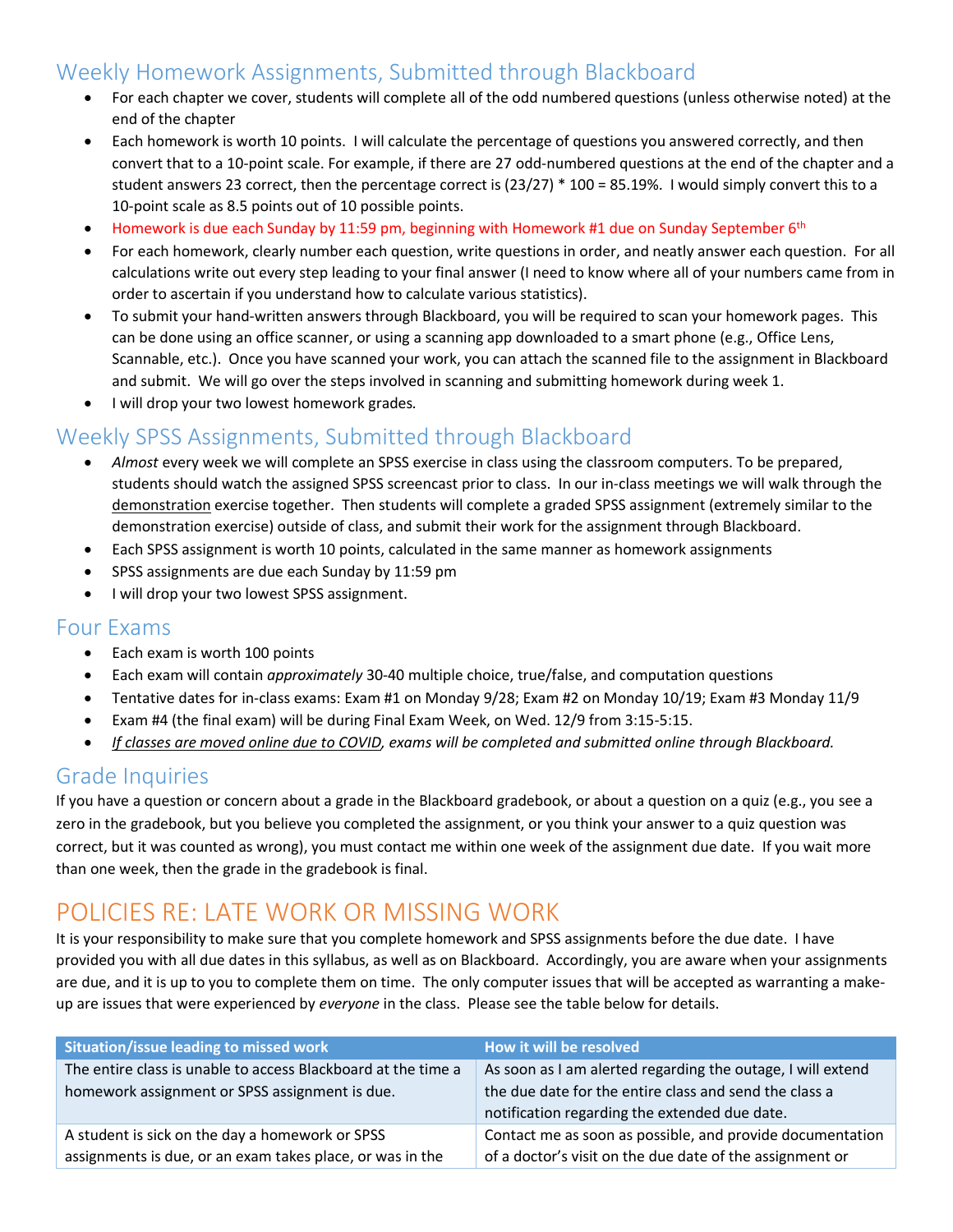| hospital for more than three days during the week of the<br>missed assignment or exam.                                                      | exam, or documentation of the hospital stay of three days<br>or more during the week in which the assignment or exam<br>was due. You must schedule and complete your makeup<br>work within one week of the last day indicated on the<br>medical documentation (e.g., if you saw the doctor, or were<br>released from the hospital on the 1st, you have to complete<br>the makeup no later than the 8 <sup>th</sup> ) |
|---------------------------------------------------------------------------------------------------------------------------------------------|----------------------------------------------------------------------------------------------------------------------------------------------------------------------------------------------------------------------------------------------------------------------------------------------------------------------------------------------------------------------------------------------------------------------|
| A student lost a loved one within one week before an<br>assignment was due or an exam took place.                                           | Contact me as soon as possible and provide documentation<br>in the form of an obituary or funeral program.                                                                                                                                                                                                                                                                                                           |
| A student was caring for a terminally ill loved one during the<br>week an assignment was due, or an exam took place.                        | Contact me as soon as possible and provide documentation<br>in the form of a doctor's note from the doctor who was<br>caring for the loved one.                                                                                                                                                                                                                                                                      |
| A student is unable to access Blackboard at the time the<br>assignment was due, but other students could access<br>Blackboard at that time. | No makeup is given. It is your responsibility to make sure<br>you have reliable internet access for the duration of this<br>course. Please see the "Troubleshooting" section for tips on<br>avoiding this problem before it happens.                                                                                                                                                                                 |
| Blackboard is unavailable at some point during the week,<br>but not at the time the assignment is due.                                      | No makeup is given. Students should check back regularly<br>during the week as Blackboard outages are not long-lasting.                                                                                                                                                                                                                                                                                              |
| A student was traveling and did not have access to the<br>internet when an assignment was due.                                              | No makeup is given. It is your responsibility to make sure<br>you have reliable internet access for the duration of this<br>course. If you must travel during the semester, you need to<br>either get your work completed ahead of time (before you<br>leave), or make sure that you will have access to the<br>internet at your travel destination.                                                                 |
| A student forgot to submit an assignment by the due date.                                                                                   | No makeup is given. I have provided students with all the<br>due dates in this syllabus and on Blackboard, and it is your<br>responsibility to make sure you get your work done by those<br>dates.                                                                                                                                                                                                                   |

*\*\*I must give credit for the above information re: missed work to my colleague, Dr. Crescioni*

## FINAL GRADE CALCULATION\*

| <b>Evaluation Method</b>                        | <b>Total possible points</b>       |
|-------------------------------------------------|------------------------------------|
| 11 highest homework grades at 10 points<br>each | 110 points                         |
| 9 highest SPSS assignments at 10 point<br>each  | 90 points                          |
| Four Exams at 100 points each                   | 400 points                         |
|                                                 | Total possible points in class=500 |

|                                              | 90% or more of total possible points (448 points or more): A |   |
|----------------------------------------------|--------------------------------------------------------------|---|
| <b>Grading Scale for Final Course Grade:</b> | 80-89% of total possible points (398-447 points):            |   |
|                                              | 70-79% of total possible points (348-397 points):            |   |
|                                              | 60-69% of total possible points (298-347 points):            | D |
|                                              | 59% or less of total possible points (297 points or less):   | F |

\**This is a tentative grading scheme. It is possible that we may not get through all of the material planned, especially if we have to shift gears and move online. IF that occurs and we have to cut one or more assignments, I will post updated information on how to calculate final grades on Blackboard.*

## COURSE OUTLINE/CALENDAR:

A Course calendar will be added to the syllabus, during the week of August 24<sup>th</sup>.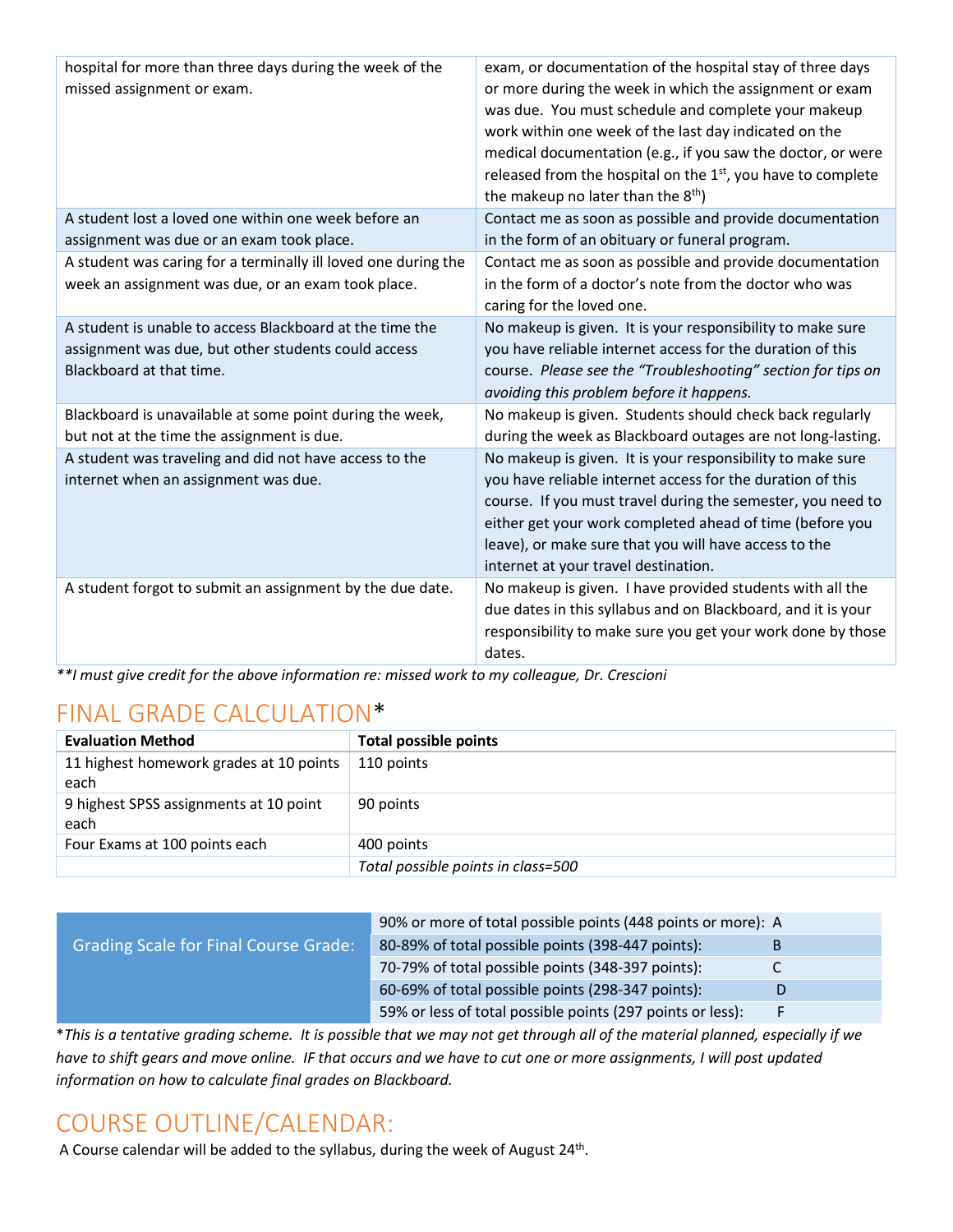#### Other Important Academic Dates and Holidays:

Monday, September 7<sup>th</sup>—Labor Day Holiday\*

Wednesday, September 9<sup>th</sup>—12<sup>th</sup> Class Day (non-attending students will be dropped)

Friday, October 16<sup>th</sup> - Fall Break Holiday\*

Thursday, November 19<sup>th</sup>—Last day to drop

November 25<sup>th</sup>- 27<sup>th</sup> — Thanksgiving Holiday\*

December 7<sup>th</sup> through 10<sup>th</sup>—Final Exam Week (no regularly held classes, final exams only)

\**Please be aware that classes do not meet, campus buildings are closed, and professors and faculty are not available on the Holidays noted above*

## TECHNOLOGY PROBLEMS AND RESOURCES/HELP:

There are a several technology problems that are likely to arise for students this semester. Please remember, a computer issue that affects an individual student, but not the entire class, will not merit an extension on homework or SPSS assignments (or exams if we are forced to move all classes online). Thus, it is best to plan ahead and assume that you might experience one or two or all of these problems. If you take the time NOW to review the "Technology Contingency Plan" table below and figure out how you will address these issues if/when they arise this semester, you will not be caught off guard:

| <b>TECHNOLOGY CONTINGENCY PLANS</b>                                                   |                                                                                                                                                                                                                                                                                                                                                                                                                                                                              |  |
|---------------------------------------------------------------------------------------|------------------------------------------------------------------------------------------------------------------------------------------------------------------------------------------------------------------------------------------------------------------------------------------------------------------------------------------------------------------------------------------------------------------------------------------------------------------------------|--|
| Problem(s)                                                                            | <b>Solution</b>                                                                                                                                                                                                                                                                                                                                                                                                                                                              |  |
| "Argh! My internet is down!"<br>&/or<br>"OMG! My computer is not                      | Free WiFi is available at many area businesses (Starbuck's, McDonald's, Chick-fil-A, United<br>Supermarkets), and in the buildings and parking lots of many schools including SPC<br>campuses (also look for "Park and Learn" signs near the LISD schools). ). Click here for<br>WiFi Resources at SPC (at the bottom of the "WiFi Resources at SPC" page you will also find<br>phone carrier assistance plans).                                                             |  |
| working!"<br>&/or                                                                     | Make a list of friends, family members, classmates &/ or even neighbors who might let you<br>borrow their computer, or their WiFi, or their printer in the event yours is not working                                                                                                                                                                                                                                                                                        |  |
| "Darn! I need to print [that<br>thing], but my printer is out<br>of ink."<br>&/or     | If you are an SPC student, and within driving distance, we have computer labs with<br>computers, printers and internet access at every campus:<br>SPC Reese Campus computer labs: Building 8 (room 827 and the library), Building 2<br>(room 207), and Building 4 (adjacent to room 451)<br>SPC Levelland Campus computer lab: Technology building<br>SPC Lubbock Center, 39th & Avenue Q: Room 109 and Room 138<br>SPC Plainview Center, 1920 W. 24th St., Plainview, Texas |  |
| "Ugh! I'm out of town, and I<br>don't have a computer [or<br>access to the internet]" | Public libraries (wherever you live) typically have computers available to the public                                                                                                                                                                                                                                                                                                                                                                                        |  |
|                                                                                       | If your computer breaks down, contact a local computer repair business (e.g., Best Buy,<br>Office Depot, etc.). Or, if possible, buy an inexpensive computer from sites like<br>edealinfo.com, Amazon marketplace, Newegg or eBay.                                                                                                                                                                                                                                           |  |
|                                                                                       | If you are traveling, find out if the hotel has a computer lab for guests, or if the person you<br>are staying with has a computer with internet access. If not, work ahead and get your quiz<br>and discussion completed before you leave.                                                                                                                                                                                                                                  |  |

This table contains a list of common issues, and possible solutions to help you solve your own technology issue:

| <b>TECH TROUBLESHOOTING</b>                                    |                                                                                                                                                                                                                                              |  |
|----------------------------------------------------------------|----------------------------------------------------------------------------------------------------------------------------------------------------------------------------------------------------------------------------------------------|--|
| <b>Problem</b>                                                 | <b>Possible Solution</b>                                                                                                                                                                                                                     |  |
| I cannot access Blackboard, but I<br>can access other websites | Blackboard might be down. Check your SPC email and MySPC for announcements<br>about Blackboard outages. IF you cannot access these sources of information, or if<br>there are no such announcements, contact Blackboard support (see below). |  |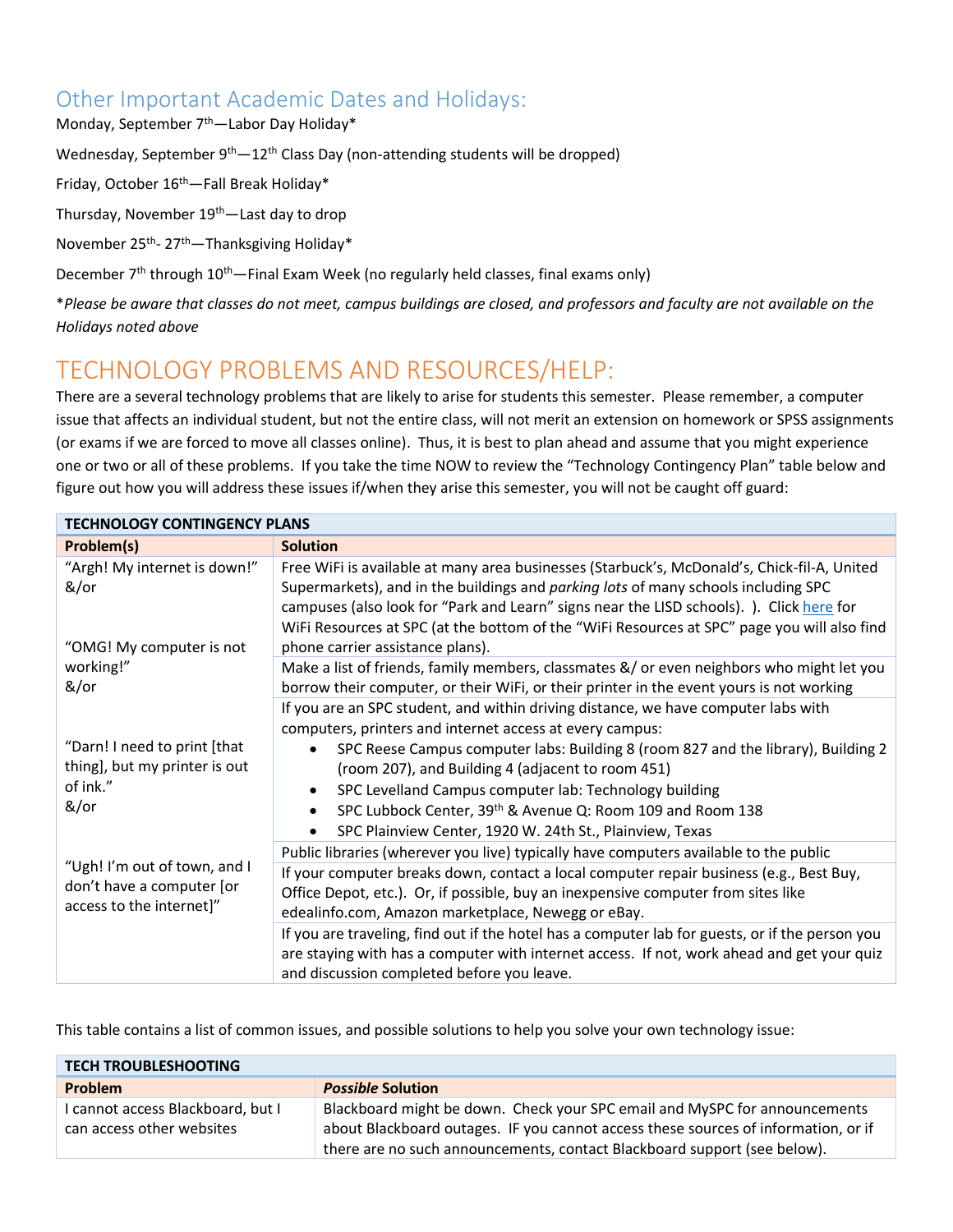| I cannot access any websites.                                                | Your internet may be down. If you know how, try resetting your modem and/or<br>router. If your internet is still not working, contact your internet provider, or<br>implement one of your contingency plans (see previous section). |
|------------------------------------------------------------------------------|-------------------------------------------------------------------------------------------------------------------------------------------------------------------------------------------------------------------------------------|
| I cannot access the textbook<br>website, but I can access other<br>websites. | Use the PDF of the textbook, posted on Blackboard, to complete assigned readings<br>for the week.                                                                                                                                   |

### Blackboard and Email Technical Support

If you have technical problems using **Blackboard**, contact the SPC Tech Support staff at 806-716-2180, Mon-Fri, 8 am – 4 pm; or emai[l blackboard@southplainscollege.edu](mailto:blackboard@southplainscollege.edu) or go t[o https://help.blackboard.com.](https://help.blackboard.com/) You can also call Blackboard Support at (800)424-9299. If you are having problems accessing your **SPC email**, contact the SPC help desk at (806)716-2600 or at [helpdesk@southplainscollege.edu.](mailto:helpdesk@southplainscollege.edu)

## OTHER IMPORTANT POLICIES AND INFORMATION:

#### Academic Integrity

Students are expected to do their own work on all quizzes, discussions, and exams. Failure to comply with this policy (e.g., plagiarism, cheating) will result in an F for the assignment and can result in an F for the course if circumstances warrant.

\*\*In the spirit of upholding academic integrity, I want to express my gratitude to my colleagues, Dr. Will Crescioni, Prof. Robyn Inmon, and Dr. Armida Rosiles for sharing their online syllabi with me. These colleagues regularly teach online courses and imparted their insights regarding information to include in an online syllabus. My syllabus is modeled after and draws heavily from Dr. Crescioni's beautifully formatted and worded syllabus, especially the sections on technology and missed work.

### COVID and Face Coverings

It is the policy of South Plains College for the Fall 2020 semester that as a condition of on-campus enrollment, all students are required to engage in safe behaviors to avoid the spread of COVID-19 in the SPC community. Such behaviors specifically include the requirement that all students properly wear CDC-compliant face coverings while in SPC buildings including in classrooms, labs, hallways, and restrooms. Failure to comply with this policy may result in dismissal from the current class session. If the student refuses to leave the classroom or lab after being dismissed, the student may be referred to the Dean of Students on the Levelland campus or the Dean/Director of external centers for Student Code of Conduct Violation. *In addition to the face coverings policy of SPC, I will hand out a COVID-19 Policy for this class that everyone should read in full.*

#### Attendance and Drop Policy

Because Fall 2020 classes are taking place during a pandemic, I will take attendance based your completion of homework and SPSS assignments by their due dates, as well as logging into the Blackboard page for this class, but *not* your physical presence in class. I will take roll, but only in case one of us tests positive for COVID and contact tracing needs to occur. A student may be administratively dropped from this course for either of the following reasons:

- The student has not logged on to Blackboard for 14+ consecutive days.
- The student has not logged onto Blackboard or attended class by the 12<sup>th</sup> day of classes (September 9<sup>th</sup>).

#### Americans with Disabilities Act Statement

Students with disabilities, including but not limited to physical, psychiatric, or learning disabilities, who wish to request accommodations in class should notify the Disability Services Office early in the semester so appropriate arrangements may be made. In accordance with federal law, a student requesting accommodations must provide acceptable documentation of his/her disability to the Disability Services Office. For more information, call or visit the Disability Services Office at Levelland Student Health & Wellness Center 806-716-2577; Reese Center (Building 8) and Lubbock Center, 806-716-4675; or Plainview Center Main Office, 806-716-4302 or 806-296-9611.